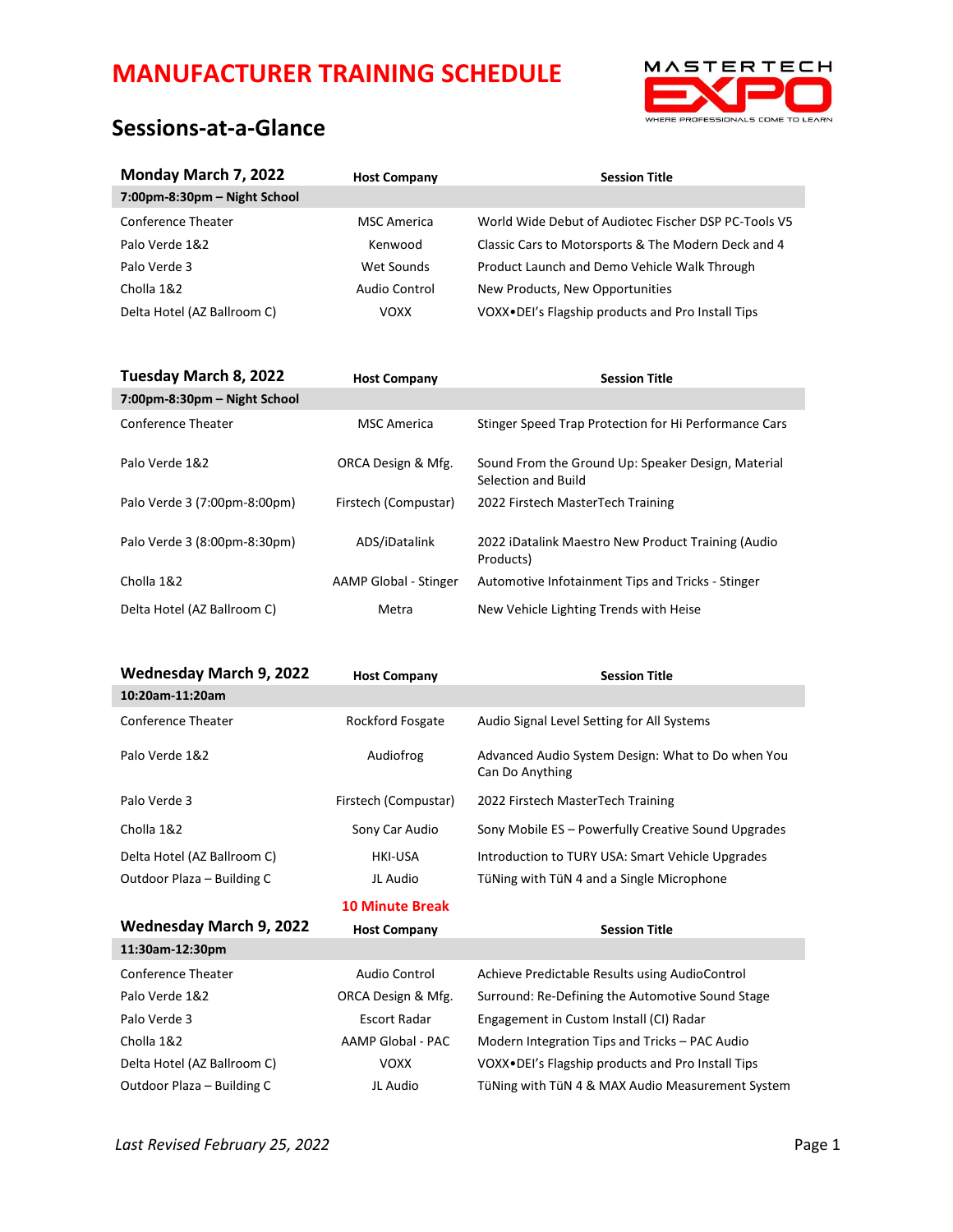

# **Monday March 7, 2022**

7:00pm-8:30pm – Night School

**Location: Conference Theater – Building B** Host: MSC America

Presenters: Larry Penn, Chris Van Ry Duration: 7:00pm-8:30pm

### World Wide Debut of Audiotec Fischer DSP PC-Tools V5

Join MSC for the global debut and guided tour of the new Audiotec Fischer DSP PC-Tools V5.0! It's a revolutionary new technology. New users will understand how easy DSP technology can be implemented in their store and provide professionals a deeper insight into tuning capabilities of this new software. Even the most seasoned audio DSP user will be fascinated with this one software, one workflow for all models and new automated tuning process approach. Live demonstrations show a degree of accuracy and speed unheard of in in-car acoustic tuning. All of this while remaining easy to use without the need for additional tooling or complicated systems. Deliver better sounding vehicles repeatable, predictably and profitably without fail!

### **Location: Palo Verde 1&2 – Building B**

Host: Kenwood Presenters: Josh Bowen & Marcus Vasconcellos – KENWOOD Dean Beyett & Fernando Lopez - Five Star Car Stereo Duration: 7:00pm-8:30pm

### Classic Cars to Motorsports & The Modern Deck and 4

Part one highlights no need for dash cutting! Keep your vehicle's original look and still improve the sound. Next it's about the new Motorsports Action Camera System to ensure you never miss a moment. Finally, learn how to optimize your listening experience with this "Front Stage Upgrade" experience.

**Location: Palo Verde 3 – Building B** Host: Wet Sounds Presenters: Lee Teeples, Rick Paul Duration: 7:00pm-8:30pm

### Product Launch and Demo Vehicle Walk Through

Wet Sounds will be introducing an exciting new product line at the Master Tech Expo. To celebrate this event, a vehicle outfitted with this new line showcases some cutting edge installation techniques. Join us in our training session to learn more about this new product line as well as a step by step guide to how this vehicle was built using 3D scanners, lasers, CNCs, 3D printer, and much more. We will discuss the tools, the software, and the materials used and will be available for questions along the way. Food and beverage will be served.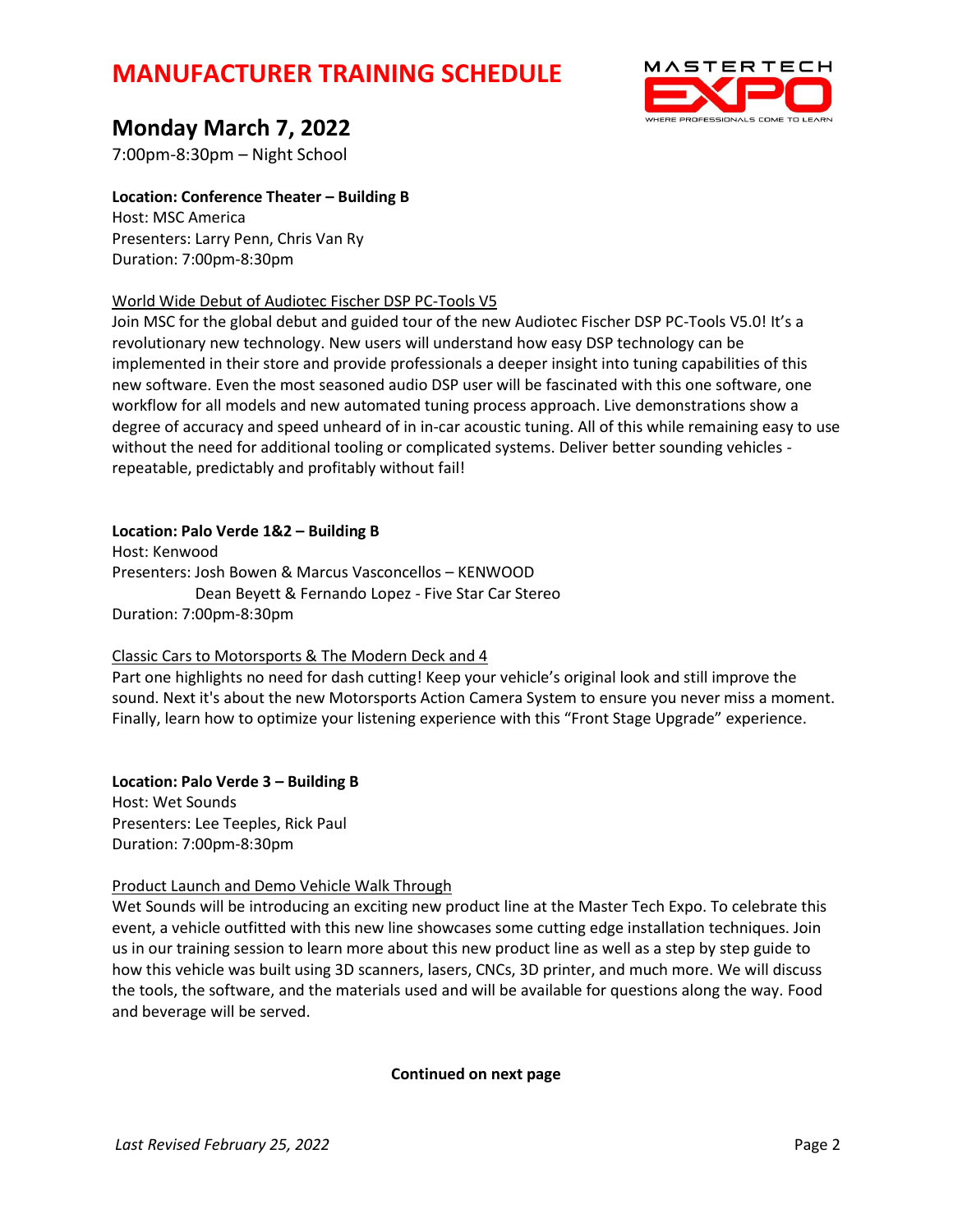

# **Monday March 7, 2022**

7:00pm-8:30pm – Night School (continued)

**Location: Cholla 1&2 – Building B** Host: Audio Control Presenter: Matthew Palumbo Duration: 7:00pm-8:30pm

### New Products, New Opportunities

Revealing enhancements to the all-weather ACX line of audio electronics, Matthew Palumbo discusses product use cases in mainstream and non-traditional installations to broaden your reach into new clientele. Imagine offering elevated audio system solutions to classic vehicle owners with no visible head unit! Recreational marine applications, UTVs, food trucks, tour vans and much more. New, more powerful compact ACX amplifiers, signal processors and an all new multi-zone BT source unit/controller, along with the new Epicenter Micro and multi-function ACR-U controller are all powerful tools to go after existing and completely new clientele!

**Location: Delta Hotel (AZ Ballroom C)** Host: VOXX Presenter: Chris Libardi

Duration: 7:00pm-8:30pm

### VOXX•DEI's Flagship products and Pro Install Tips

Join Chris Libardi for a detailed overview the DS4, the industry-leading digital remote start and security platform. Learn more about at vehicle compatibilities, t-harness coverage, system add-ons, installation tips, and basic troubleshooting. Time for Q&A follows.

# **Tuesday March 8, 2022**

7:00pm-8:30pm – Night School

**Location: Conference Theater – Building B** Host: MSC America Presenters: Larry Penn, Chris Van Ry, Jim De Wilde Duration: 7:00pm-8:30pm

### Stinger Speed Trap Protection for Hi Performance Cars

Stinger Co-Founder Jim De Wilde discusses the history of the brand as well as the culture of the company. For 30+ years Stinger continues to build the most advanced radar/laser protection system available today. Larry and Chris discuss technical merits of the system, presenting real-world basics of how radar and laser works, how to properly merchandise the category and how to present this exciting, profitable, and exclusive product to clients. Learn about Stinger's all-new product range including the new S8-50 radar antenna; frighteningly quiet, stunningly effective! Whether you are new to this category or a seasoned veteran, leave more informed on how the unique Stinger brand works and how to succeed in the Speed Trap Protection category.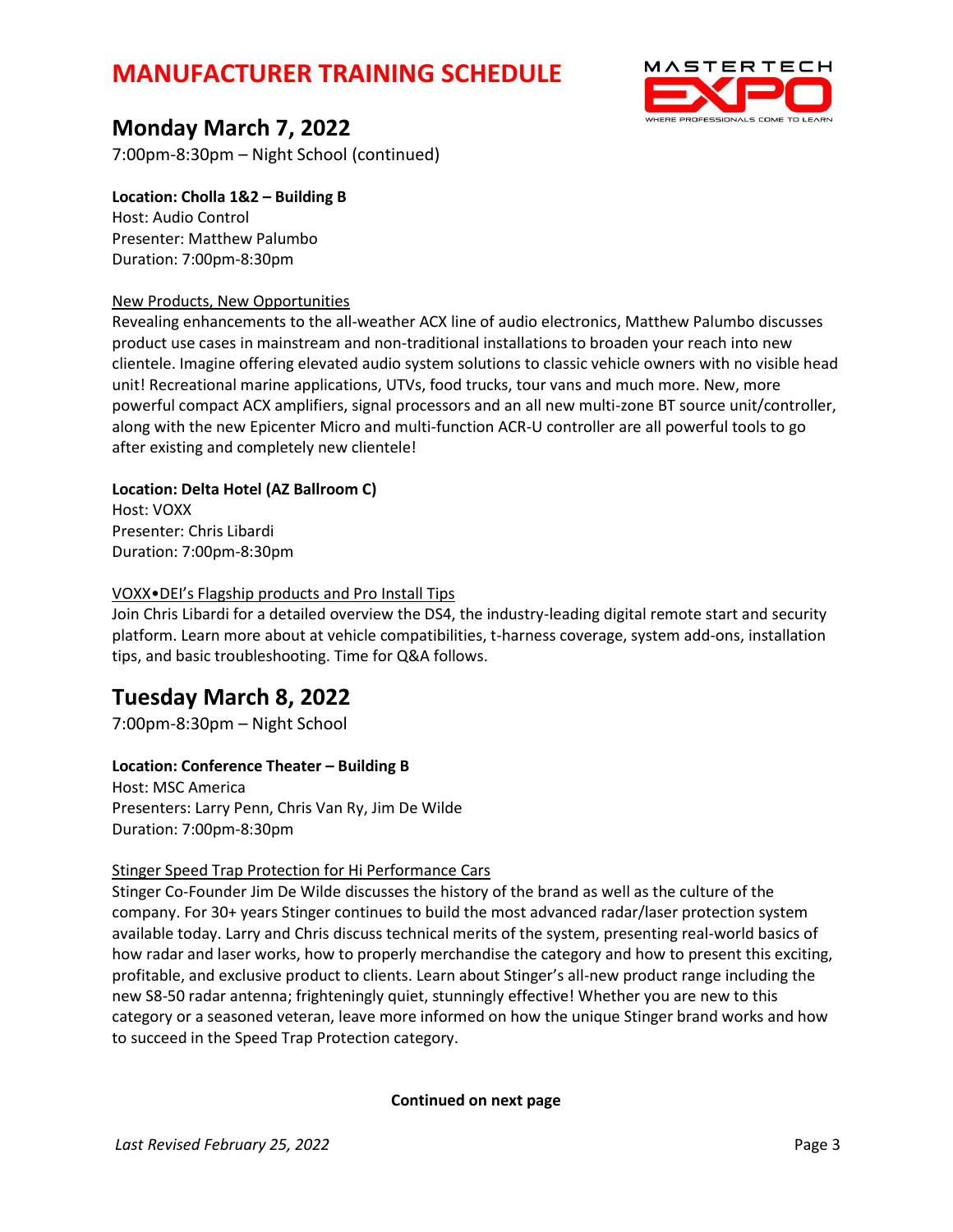

# **Tuesday March 8, 2022**

7:00pm-8:30pm – Night School (continued)

**Location: Palo Verde 1&2 – Building B** Host: ORCA Design & Mfg. Presenters: Alan Hulsebus, Nick Wingate Duration: 7:00pm-8:30pm

### Sound From the Ground Up: Speaker Design, Material Selection and Build

Why does one speaker cost more than another? What influences do materials, cone design, basket structure and movement dynamics play in premium audio reproduction? What components make a speaker perform better versus look better? Learn the importance of topology, cone geometry, steel shape, magnet type, how materials impact sound waves, when rigidity is needed and when flexibility works best. See how speaker performance is simulated before any prototypes are made. If you've ever had professional curiosity about how premium car audio speakers are conceptualized, designed and built, do not miss this live design session, followed by a Q&A!

### **Location: Palo Verde 3 – Building B**

Host: Firstech (Compustar) Presenters: Josh Woodie, Wade Beebe Duration: 7:00pm-8:00pm

#### 2022 Firstech MasterTech Training

Join us as we dive into the technical side of remote start, security, and bypass. We will cover some of the basics; high current vs low current installations, T-harnesses vs hardwiring, all-in-one control modules vs separate bypass and brain. We'll be discussing installer etiquette, larger shops vs smaller shops, resource use, installation prep, and importance of delivery. Troubleshooting is a lost art and we will discuss techniques, when to keep digging and when to reach out for assistance. Whether you're a veteran or new to the category, this session will provide many key takeaways for success.

# **Location: Palo Verde 3 – Building B**

Host: ADS/iDatalink Presenter: Matt Yeager Duration: 8:00pm-8:30pm

### 2022 iDatalink Maestro New Product Training (Audio Products)

Learn what's new and exciting with iDatalink Maestro for 2022 and beyond. In this training all of the new Maestro Radio Replacement and Amplifier Replacement/Addition T-Harnesses, Accessories and Dash kits are presented. In addition, a forward-look at solutions on the horizon. Finally, new features added to the Maestro RR and RR2 for the latest Maestro-Compatible Radios are covered.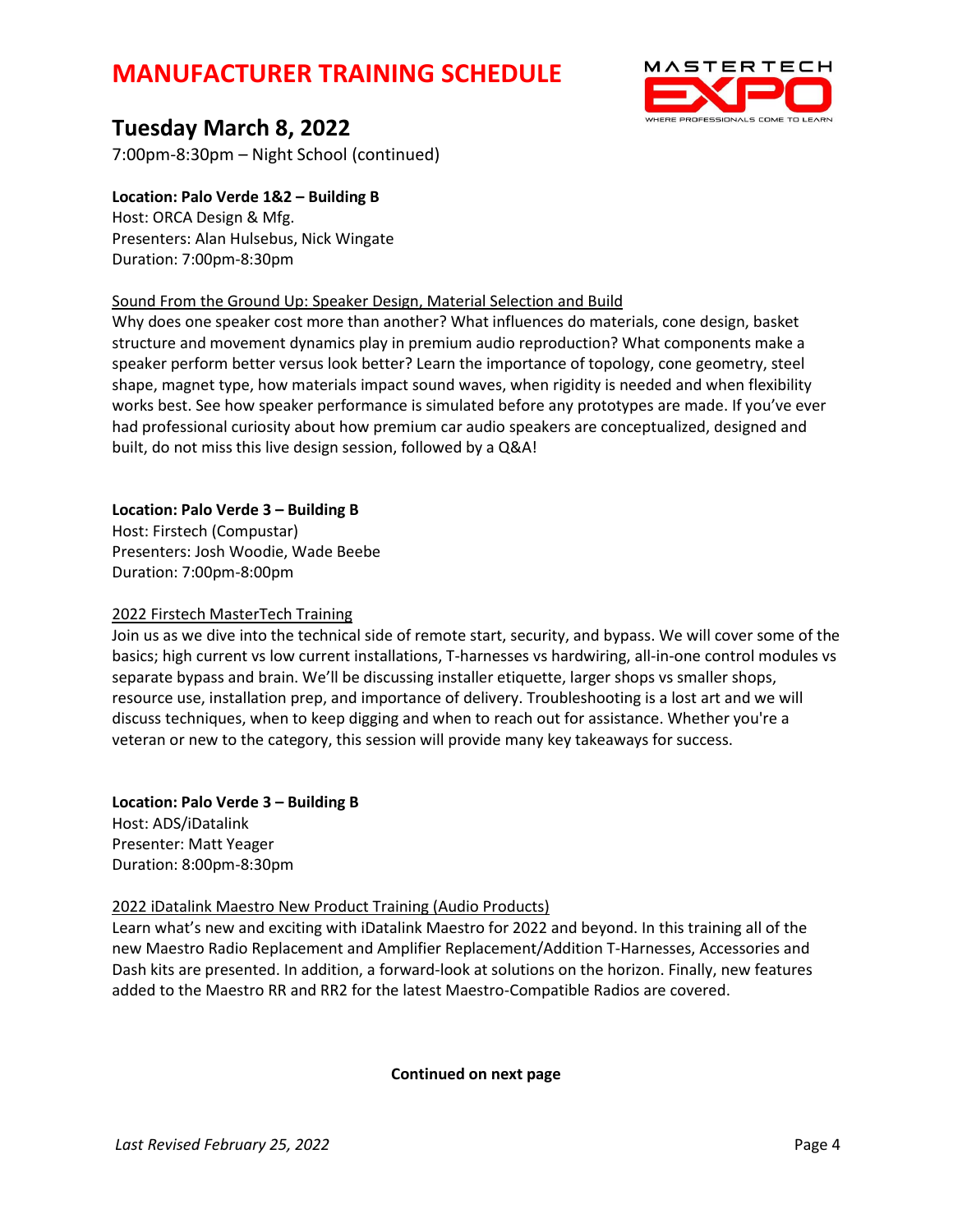

# **Tuesday March 8, 2022**

7:00pm-8:30pm – Night School (continued)

# **Location: Cholla 1&2 – Building B**

Host: AAMP Global – Stinger/Phoenix Gold Presenter: Jeff Smith Duration: 7:00pm-8:30pm

## Automotive Infotainment Tips and Tricks

Join our Director of Training Jeff Smith as we take and in depth look at the latest offering from the exciting new Stinger/Phoenix Gold family of products. We will showcase very popular HEIGH10 infotainment source unit with its modular design, bolstering installation flexibility in space-limited applications––and in some cases, even where no installation dash kit is available. Along with a look at our best-in-class installation accessories, LEDs, and audio products. See you there!

## **Location: Delta Hotel (AZ Ballroom C)** Host: Metra Presenter: TBD Duration: 7:00pm-8:30pm

# New Vehicle Lighting Trends with Heise

Lighting upgrades are in demand and our newest products from Heise deliver just what you need to meet the current trends in automotive lighting. Get ready to learn about the new and improved Heise products with valuable tips for selling and installing these solutions.

# **Wednesday March 9, 2022**

10:20am-11:20am (First Morning Session)

### **Location: Conference Theater – Building B**

Host: Rockford Fosgate Presenter: Eric Russell Duration: 10:20am-11:20am

### Audio Signal Level Setting for All Mobile Audio Systems

Master the knowledge of setting system gains. Understand the science behind Gain Overlap and learn how to properly configure a system's gain settings for customers ranging from the SQ fanatic to the SPL monster.

- Hear Loudness differences between clipped & unclipped signals
- Learn Gain Overlap variations based on customers & products used
- Learn Sensitivity differences using Low-Level and High-Level inputs
- Understand Dynamic Range of audio based on music genres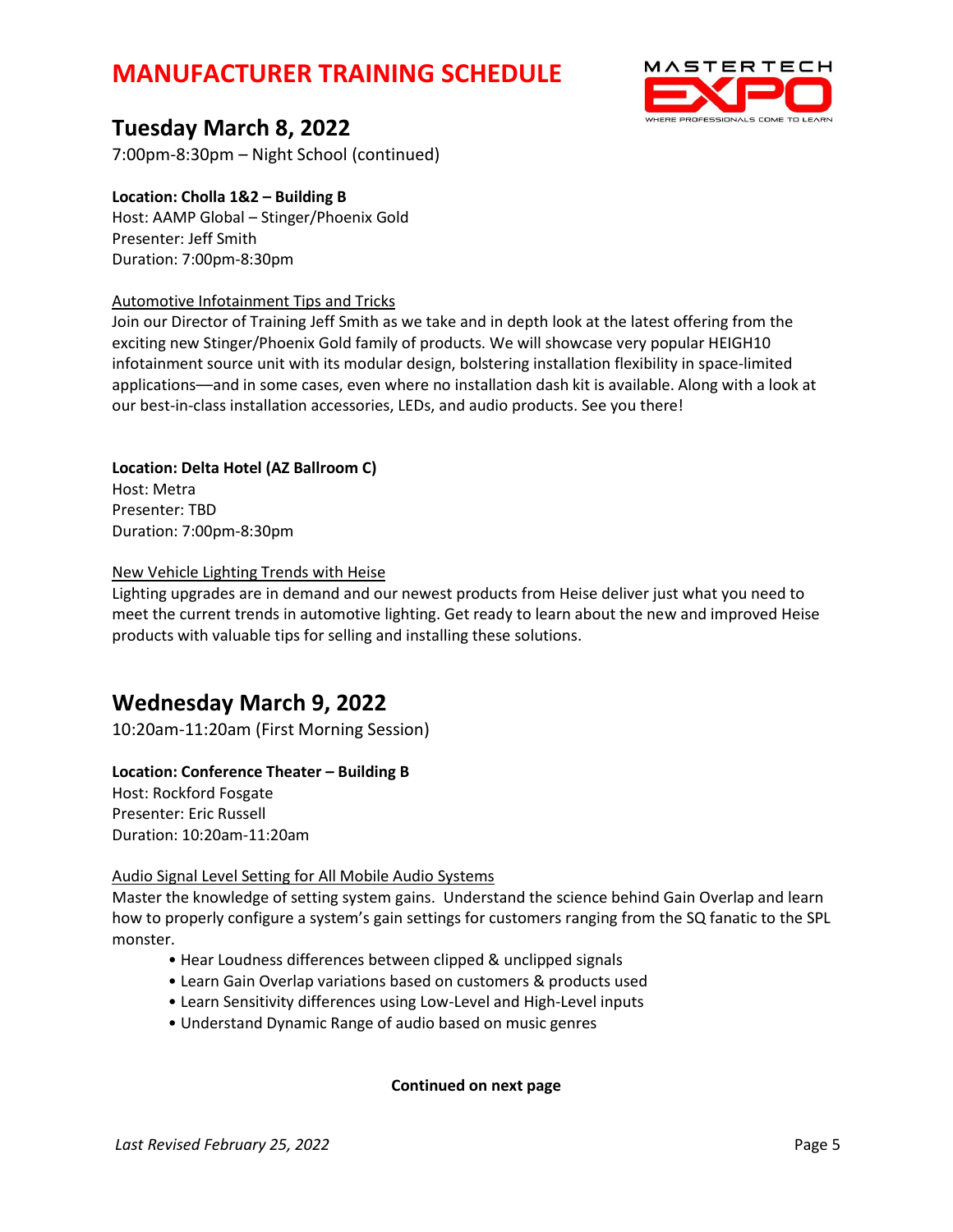

# **Wednesday March 9, 2022**

10:20am-11:20am (First Morning Session - continued)

## **Location: Palo Verde 1&2 – Building B**

Host: Audiofrog Presenter: Andy Wehmeyer Duration: 10:20am-11:20am

### Advanced Audio System Design: What to Do when You Can Do Anything

Andy Wehmeyer covers high-end and high-performance audio system design in an easy-to-absorb approach. What you will learn include speaker choice and speaker placement, power handling and requirements, DSP and DSP functions and how to put it all together. If you're going to fabricate an automotive interior and audio installation that's beautiful, learn how to design something that will sound great, too.

### **Location: Palo Verde 3 – Building B**

Host: Firstech (Compustar) Presenters: Josh Woodie, Wade Beebe Duration: 10:20am-11:20am

### 2022 Firstech MasterTech Training

Join us as we dive into the technical side of remote start, security, and bypass. We will cover some of the basics; high current vs low current installations, T-harnesses vs hardwiring, all-in-one control modules vs separate bypass and brain. We'll be discussing installer etiquette, larger shops vs smaller shops, resource use, installation prep, and importance of delivery. Troubleshooting is a lost art and we will discuss techniques, when to keep digging and when to reach out for assistance. Whether you're a veteran or new to the category, this session will provide many key takeaways for success.

### **Location: Cholla 1&2 – Building B**

Host: Sony Car Audio Presenter: Kris Bulla Duration: 10:20am-11:20am

### Sony Mobile ES – Powerfully Creative Sound Upgrades

Sony Car Audio's National Trainer will show you exciting features in their new Sony mobile ES product line that not only make installation a breeze, but also provide numerous creative options to create a customized immersive sound experience with high volume and beautiful sound, no matter what type of vehicle you are installing it in. Why does high-voltage on a pre-amp output matter? Why would you need a parametric equalizer? How can time alignment help provide a better soundstage in the vehicle? A quick explanation and how to accomplish these things with the new XAV-9500ES, will be shared.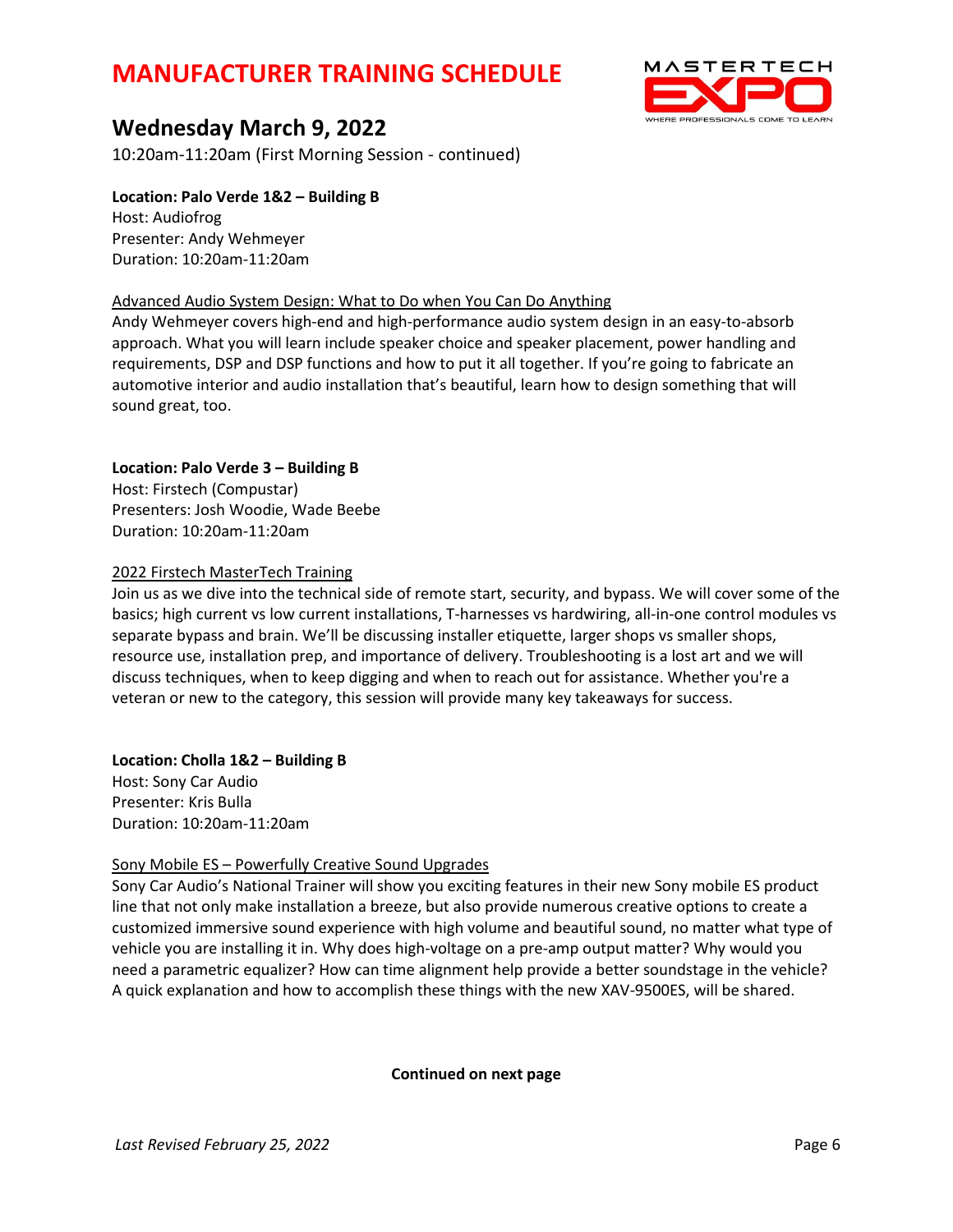# **Wednesday March 9, 2022**

10:20am-11:20am (First Morning Session - continued)

## **Location: Delta Hotel (AZ Ballroom C)**

Host: HKI-USA Presenter: Doug Dobson, Marty Deane Duration: 10:20am-11:20am

### Introduction to TURY USA: Smart Vehicle Upgrades

In a constantly changing world TURY has created an additional profit center for the conventional 12v retailer. TURY gives its customers a product that fits in virtually any vehicle that comes into your shop and is designed as a plug-n-play solution. Get FAST with TURY. National Sales Manager Marty Deane and Technical Director Doug Dobson with HKI-USA lead the discussion and answer questions about applications and opportunities with the line.

### **Location: Outdoor Plaza – Building C**

Host: JL Audio Presenters: Steve Turrisi, Matt Mergenthal, Nick Ames Duration: 10:20am-11:20am

### TüNing with TüN 4 and a Single Mic

Learn how to navigate the latest TüN 4 Software and begin taking measurements with a single Mic and soundcard or a USB Microphone. We will cover the basics of how to view frequency response, capture and load traces, measure SPL, work with Target traces and use the built-in signal generator.

# **10 Minute Break**

**Wednesday Mid-Morning March 9, 2022 - 11:20am-11:30am**

# **Wednesday March 9, 2022**

11:30am-12:30pm (Second Morning Session)

### **Location: Conference Theater – Building B**

Host: Audio Control Presenter: Matthew Palumbo Duration: 11:30am-12:30pm

### Achieve Predictable Results using AudioControl

Testing audio system performance is important in every vehicle with an audio upgrade. Matthew Palumbo provides a comprehensive guide on utilizing a simple DM-RTA checklist along with documenting final results. The no-nonsense sales guidance of offering the appropriate equipment for the vehicle and listener's expectations, along with using the powerful DM-RTA to test, troubleshoot and validate performance are the keys to making every vehicle sound great!



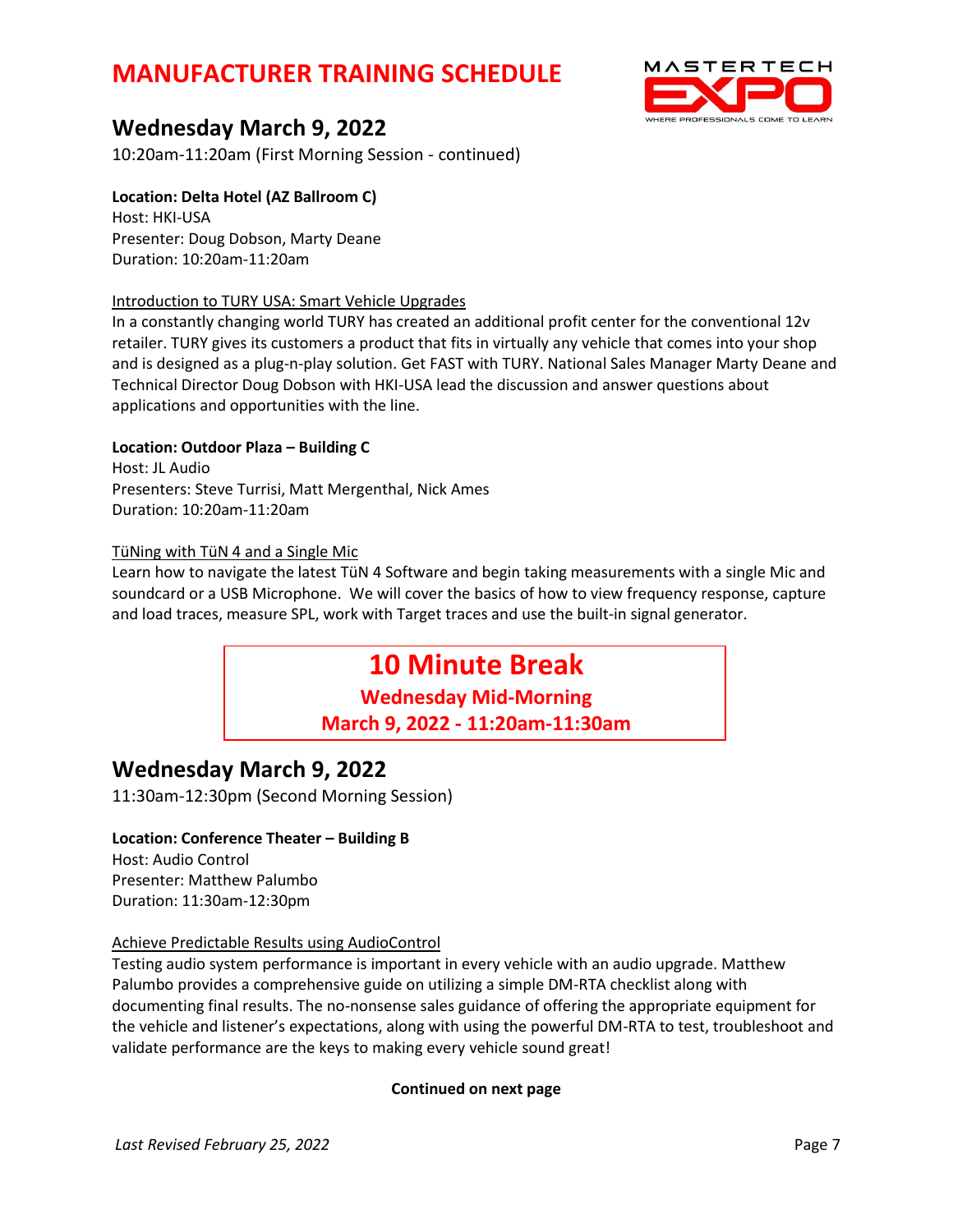

# **Wednesday March 9, 2022**

11:30am-12:30pm (Second Morning Session - Continued)

## **Location: Palo Verde 1&2 – Building B**

Host: ORCA Design & Mfg. Presenters: Nick Wingate, Jeremy Boyd Duration: 11:30am-12:30pm

### The Surround Sale: Re-Defining the Automotive Sound Stage

Nick Wingate demonstrates how to maximize Mosconi's DSP capabilities to bring back true surround audio in system designs. Discover the unique up-mixing features of Cross Mix, which redefines twochannel audio to take maximum advantage of a surround system with a wider and deeper sound stage, and better bass response. Jeremy Boyd provides attendees with proven strategies to educate customers on surround systems and processing and get them excited about upgrading their in-vehicle audio experience.

## **Location: Palo Verde 3 – Building B**

Host: Escort Radar Presenters: Brady Siebert, Ray Woolf Duration: 11:30am-12:30pm

### Engagement in Custom Install (CI) Radar

Deep dive into Sales / Install techniques for engaging CI Radar clients. We will cover sales techniques, industry tech, as well as install / programming of CI units to provide the best experience for clients.

## **Location: Cholla 1&2 – Building B**

Host: AAMP Global – PAC Audio Presenter: Jeff Smith Duration: 11:30am-12:30pm

### Modern Integration Tips and Tricks

Join our Director of Training Jeff Smith for a discussion on how PAC is dedicated to bringing you the electrical and physical tools required to integrate today's consumer technology into our customers' vehicles, while retaining the factory integrated components as thoroughly as possible. PAC's latest integration solutions that will help ease the pain from modern sales and installation challenges. We will also show you to apply RadioPRO Advanced, RadioPRO Integrated Kits, AmpPRO, and the new LOC PRO ADVANCED modules & T harnesses that will save you installation cost and protect profit margins for all levels of audio integration with solutions that work exactly the way you want and need, the first time. See you there!